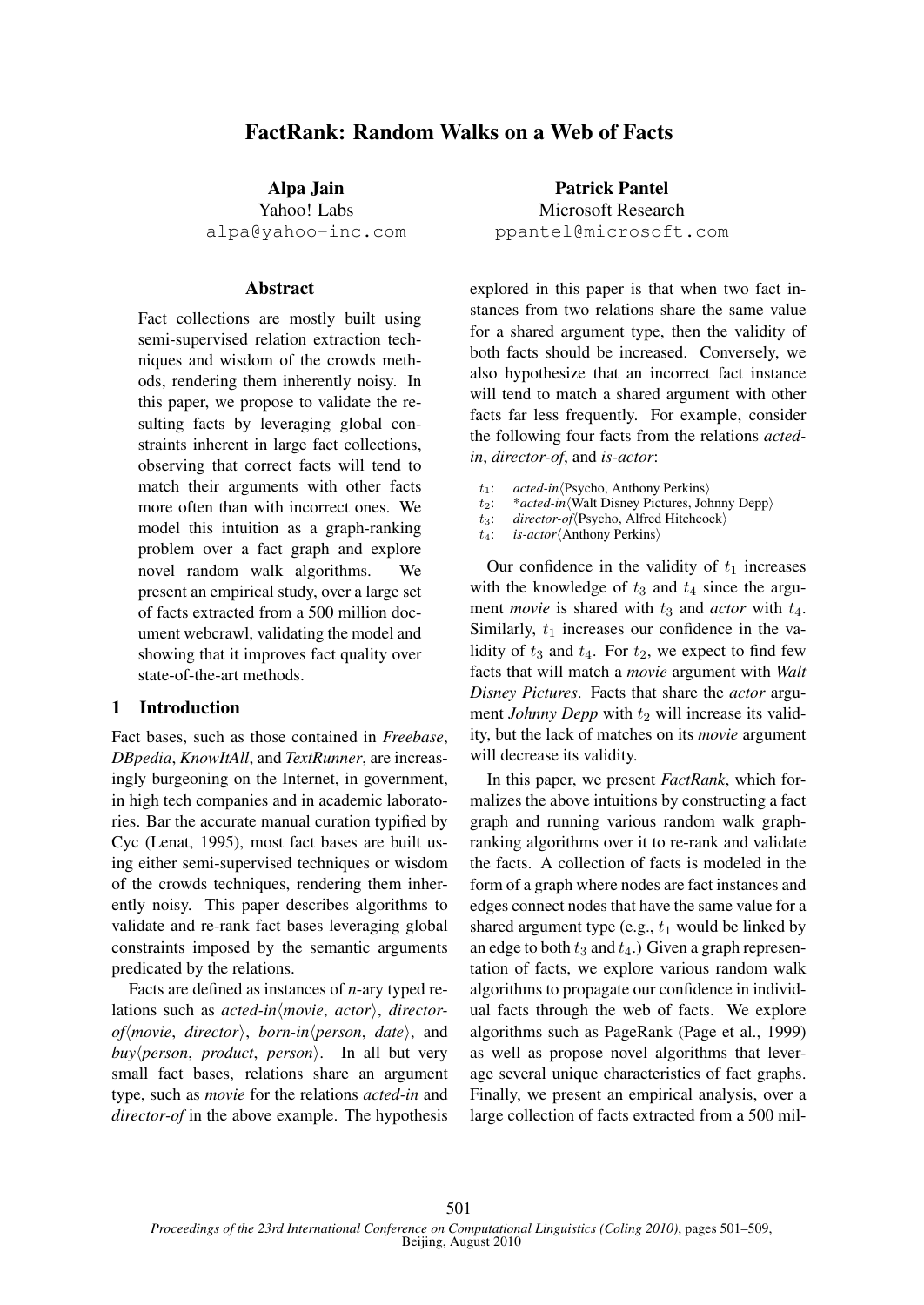lion document webcrawl, supporting our model and confirming that global constraints in a fact base can be leveraged to improve the quality of the facts. Our proposed algorithms are agnostic to the sources of a fact base, however our reported experiments were carried over a state-of-the-art semi-supervised extraction system. In summary, the main contributions of this paper are:

- We formalize the notion of ranking facts in a holistic manner by applying graph-based ranking algorithms (Section 2).
- We propose novel ranking algorithms using random walk models on facts (Section 3).
- We establish the effectiveness of our approach through an extensive experimental evaluation over a real-life dataset and show improvements over state-of-the-art ranking methods (Section 4).

# 2 Fact Validation Revisited

We denote an  $n$ -ary *relation*  $r$  with typed arguments  $t_1, t_2, \dots, t_n$  as  $r\langle t_1, t_2, \dots, t_n \rangle$ . In this paper, we limit our focus to unary and binary relations. A *fact* is an instance of a relation. For example, *acted-in* $\langle Psycho, \text{Anthony } Perkins \rangle$  is a fact from the *acted-in* $\langle move, actor \rangle$  relation.

Definition 2.1 [Fact base]: *A* fact base *is a collection of facts from several relations. Textrunner and Freebase are example fact bases (note that they also contain knowledge beyond facts such as entity lists and ontologies.)* ✷

Definition 2.2 [Fact farm]: *A* fact farm *is a subset of interconnected relations in a fact base that share arguments among them.*  $\Box$ 

For example, consider a fact base consisting of facts for relations involving movies, organizations, products, etc., of which the relations *actedin* and *director-of* could form a MOVIES fact farm.

Real-world fact bases are built in many ways. Semi-supervised relation extraction methods include *KnowItAll* (Etzioni et al., 2005), *TextRunner* (Banko and Etzioni, 2008), and many others such as (Riloff and Jones, 1999; Pantel and Pennacchiotti, 2006; Pasca et al., 2006; Mintz et al., 2009). Wisdom of the crowds methods include DBpedia (Auer et al., 2008) and Freebase which extracts facts from various open knowledge bases and allow users to add or edit its content.

Most semi-supervised relation extraction methods follow (Hearst, 1992). Starting with a relatively small set of seed facts, these extractors iteratively learn patterns that can be instantiated to identify new facts. To reflect their confidence in an extracted fact, extractors assign an *extraction score* with each fact. Methods differ widely in how they define the *extraction score*. Similarly, many extractors assign a *pattern score* to each discovered pattern. In each iteration, the highest scoring patterns and facts are saved, which are used to seed the next iteration. After a fixed number of iterations or when a termination condition is met, the instantiated facts are ranked by their *extraction score*.

Several methods have been proposed to generate such ranked lists (e.g., (Riloff and Jones, 1999; Banko and Etzioni, 2008; Matuszek et al., 2005; Pantel and Pennacchiotti, 2006; Pasca et al., 2006). In this paper, we re-implement the largescale state-of-the-art method proposed by Paşca et al. (2006). This pattern learning method generates binary facts and computes the extraction scores of a fact based on (a) the scores of the patterns that generated it, and (b) the distributional similarity score between the fact and the seed facts. We computed the distributional similarity between arguments using (Pantel et al., 2009) over a large crawl of the Web (described in Section 4.1). Other implementation details follow (Pasca et al., 2006).

In our experiments, we observed some interesting ranking problems as illustrated by the following example facts for the *acted-in* relation:

| id:     | Facts (#Rank)                                                      |
|---------|--------------------------------------------------------------------|
| $t_1$ : | $\alpha$ cted-in $\langle$ Psycho, Anthony Perkins $\rangle$ (#26) |
| $t_2$ : | <i>*acted-in</i> (Walt Disney Pictures, Johnny Depp) (#9)          |

Both  $t_1$  and  $t_2$  share similar contexts in documents (e.g.,  $\langle movie \rangle$  *film starring*  $\langle actor \rangle$  *and*  $\langle movie \rangle$ *starring*  $\langle actor \rangle$ ), and this, in turn, boosts the pattern-based component of the extraction scores for  $t_1$ . Furthermore, due to the ambiguity of the term *psycho*, the distributional similarity-based component of the scores for fact  $t_2$  is also lower than that for  $t_1$ .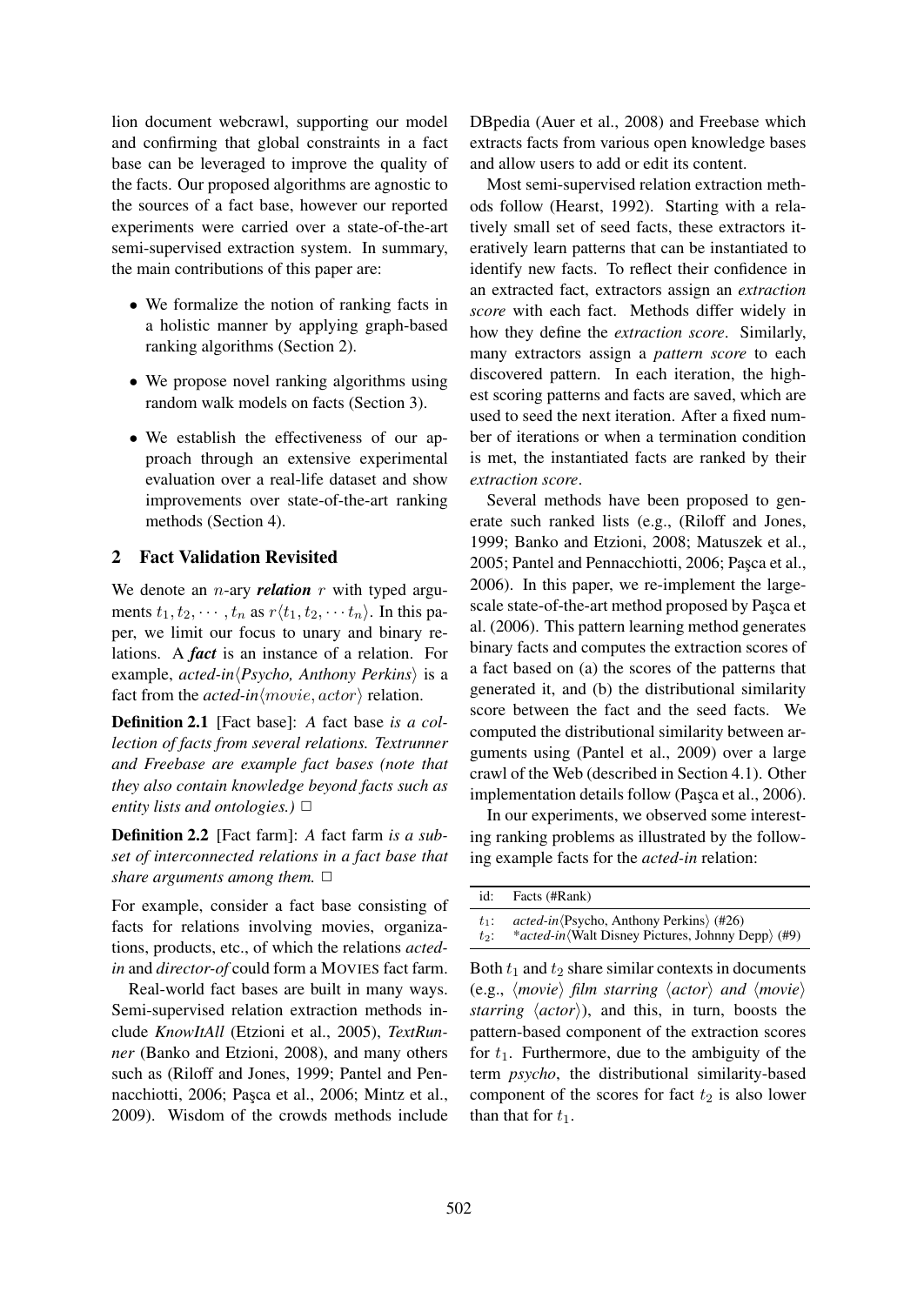| <b>Relations</b> | id: Facts                                            |
|------------------|------------------------------------------------------|
| acted-in         | $t_1$ : (Psycho, Anthony Perkins)                    |
|                  | $t_2$ : * (Walt Disney Pictures, Johnny Depp)        |
| director-of      | $t_3$ : $\langle$ Psycho, Alfred Hitchcock $\rangle$ |
| producer-of      | $t_4$ : (Psycho, Hilton Green)                       |
| is-actor         | $t_5$ : $\langle$ Anthony Perkins $\rangle$          |
|                  | $t_6$ : $\langle$ Johnny Depp $\rangle$              |
| is-director      | $t_7$ : $\langle$ Alfred Hitchcock $\rangle$         |
| is-movie         | $t_8$ : $\langle$ Psycho $\rangle$                   |

Table 1: Facts share arguments across relations which can be exploited for validation.

Our work in this paper is motivated by the following observation: the ranked list generated by an individual extractor does not leverage any global information that may be available when considering a fact farm in concert. To understand the information available in a fact farm, consider a MOVIES fact farm consisting of relations, such as, *acted-in*, *director-of*, *producer-of*, *is-actor*, *is-movie*, and *is-director*. Table 1 lists sample facts that were generated in our experiments for these relations<sup>1</sup>. In this example, we observe that for  $t_1$  there exist facts in foreign relations, namely, *director-of* and *producer-of* that share the same value for the *Movie* argument, and intuitively, facts  $t_3$  and  $t_4$  add to the validity of  $t_1$ . Furthermore,  $t_1$  shares the same value for the  $Ac$ *tor* argument with  $t_5$ . Also,  $t_3$ , which is expected to boost the validity of  $t_1$ , itself shares values for its arguments with facts  $t_4$  and  $t_7$ , which again intuitively adds to the validity of  $t_1$ . In contrast to this *web of facts* generated for  $t_1$ , the fact  $t_2$  shares only one of its argument value with one other fact, i.e.,  $t_6$ .

The above example underscores an important observation: *How does the web of facts generated by a fact farm impact the overall validity of a fact?* To address this question, we hypothesize that facts that share arguments with many facts are more reliable than those that share arguments with few facts. To capture this hypothesis, we model a web of facts for a farm using a graph-based representation. Then, using graph analysis algorithms, we propagate reliability to a fact using the scores of other facts that recursively connect to it.

Starting with a fact farm, to validate the facts in each consisting relation, we:

- (1) Identify arguments common to relations in the farm.
- (2) Run extraction methods to generate each relation.
- (3) Construct a graph-based representation of the extracted facts using common arguments identified in Step (1) (see Section 3.1 for details on constructing this graph.)
- (4) Perform link analysis using random walk algorithms over the generated graph, propagating scores to each fact through the interconnections (see Section 3.2 for details on various proposed random walk algorithms).
- (5) Rank facts in each relation using the scores generated in Step (4) or by combining them with the original extraction scores.

For the rest of the paper, we focus on generating better ranked lists than the original rankings proposed by a state-of-the-art extractor.

### 3 FactRank: Random Walk on Facts

Our approach considers a fact farm holistically, leveraging the global constraints imposed by the semantic arguments of the facts in the farm. We model this idea by constructing a graph representation of the facts in the farm (Section 3.1) over which we run graph-based ranking algorithms. We give a brief overview of one such ranking algorithm (Section 3.2) and present variations of it for fact re-ranking (Section 3.3). Finally, we incorporate the original ranking from the extractor into the ranking produced by our random walk models (Section 3.4).

# 3.1 Graph Representation of Facts

Definition 3.1 *We define a* fact graph *FG(V, E), with* V *nodes and* E *edges, for a fact farm, as a graph containing facts as nodes and a set of edges between these nodes. An edge between nodes*  $v_i$ *and*  $v_j$  *indicates that the facts share the same value for an argument that is common to the relations that*  $v_i$  *and*  $v_j$  *belong to.*  $\Box$ 

Figure 1 shows the fact graph for the example in Table 1 centered around the fact  $t_1$ .

*Note on the representation*: The above graph representation is just one of many possible options. For instance, instead of representing facts by nodes, nodes could represent the arguments of facts (e.g., *Psycho*) and nodes could be connected by edges if they occur together in a fact. The task of studying a "best" representation remains a future work direction. However, we believe that our proposed methods can be easily adapted to other such graph representations.

<sup>&</sup>lt;sup>1</sup>The *is-actor* $\langle$ actor $\rangle$ , *is-director* $\langle$ director $\rangle$ , and *is-movie* $\langle$ movie $\rangle$  relations are equivalent to the relation *is-a* $\langle$ c-instance, class) where class  $\in$ {actor, director, movie}.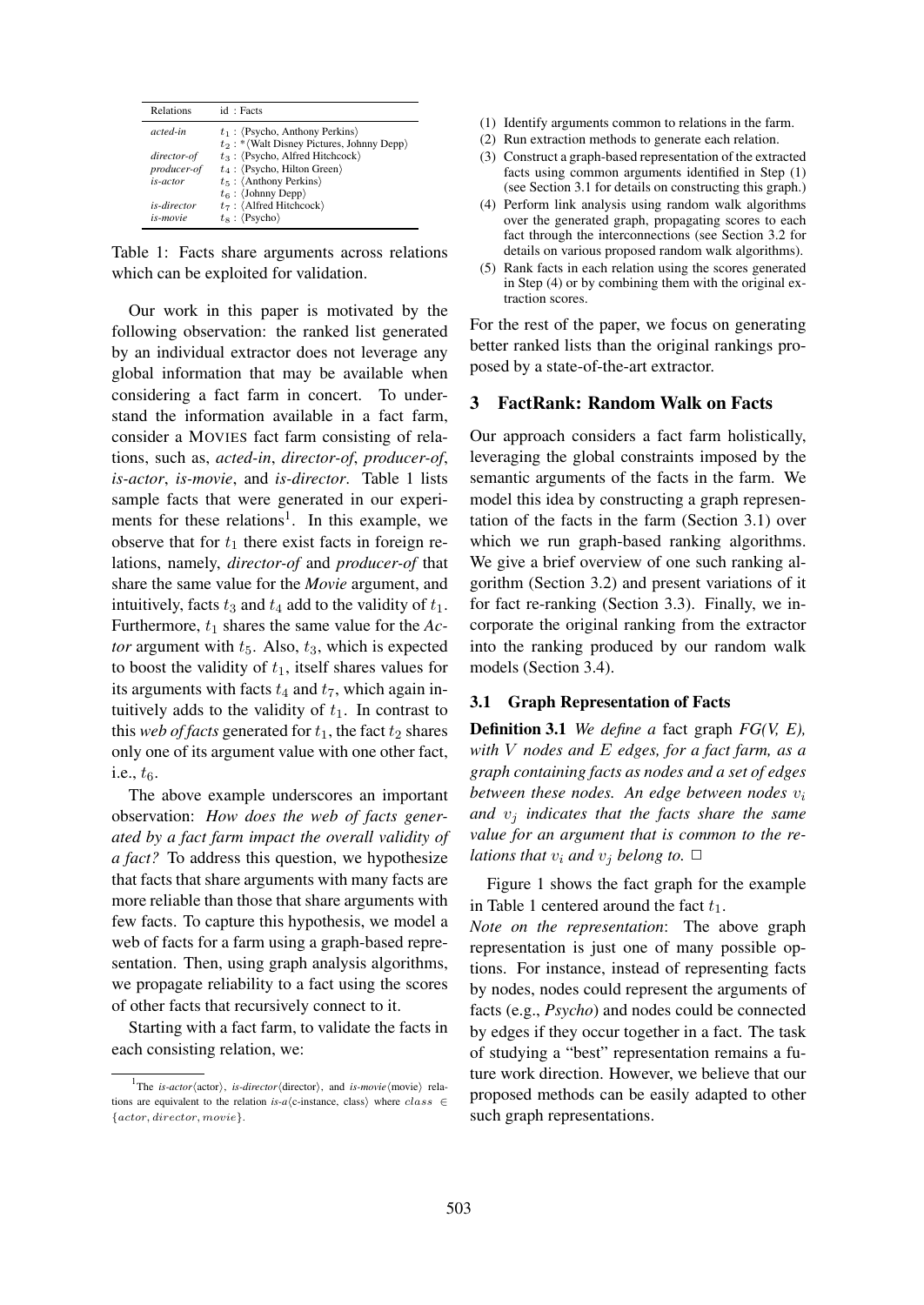

Figure 1: Fact graph centered around  $t_1$  in Table 1.

#### 3.2 The FactRank Hypothesis

We hypothesize that connected facts increase our confidence in those facts. We model this idea by propagating *extraction scores* through the fact graph similarly to how authority is propagated through a hyperlink graph of the Web (used to estimate the importance of a webpage). Several link structure analysis algorithms have been proposed for this goal, of which we explore a particular example, namely, PageRank (Page et al., 1999). The premise behind PageRank is that given the hyperlink structure of the Web, when a page  $v$  generates a link to page  $u$ , it confers some of its importance to  $u$ . Therefore, the importance of a webpage  $u$ depends on the number of pages that link to  $u$  and furthermore, on the importance of the pages that link to u. More formally, given a directed graph  $G = (V, E)$  with V vertices and E edges, let  $I(u)$ be the set of nodes that link to a node u and  $O(v)$ be the set of nodes linked by  $v$ . Then, the importance of a node  $u$  is defined as:

$$
p(u) = \sum_{v \in I(u)} \frac{p(v)}{|O(v)|}
$$
 (1)

The PageRank algorithm iteratively updates the scores for each node in  $G$  and terminates when a convergence threshold is met. To guarantee the algorithm's convergence, G must be irreducible and aperiodic (i.e., a connected graph). The first constraint can be easily met by converting the adjacency matrix for  $G$  into a stochastic matrix (i.e., all rows sum up to 1.) To address the issue of periodicity, Page et al. (1999) suggested the following modification to Equation 1:

$$
p(u) = \frac{1 - d}{|V|} + d \cdot \sum_{v \in I(u)} \frac{p(v)}{|O(v)|}
$$
 (2)

where  $d$  is a damping factor between 0 and 1, which is commonly set to 0.85. Intuitively, Page-Rank can be viewed as modeling a "random walker" on the nodes in  $G$  and the score of a node, i.e., PageRank, determines the probability of the walker arriving at this node.

While our method makes use of the PageRank algorithm, we can also use other graph analysis algorithms (e.g., HITS (Kleinberg, 1999)). A particularly important property of the PageRank algorithm is that the stationary scores can be computed for *undirected* graphs in the same manner described above, after replacing each undirected edge by a bi-directed edge. Recall that the edges in a fact graph are bi-directional (see Figure 1).

### 3.3 Random Walk Models

Below, we explore various random walk models to assign scores to each node in a fact graph *FG*.

#### 3.3.1 Model Implementations

Pln: Our first method applies the traditional Page-Rank model to *FG* and computes the score of a node  $u$  using Equation 2.

Traditional PageRank, as is, does not make use of the *strength* of the links or the nodes connected by an edge. Based on this observation, researchers have proposed several variations of the PageRank algorithm in order to solve their problems. For instance, variations of random walk algorithms have been applied to the task of extracting important words from a document (Hassan et al., 2007), for summarizing documents (Erkan and Radev, 2004), and for ordering user preferences (Liu and Yang, 2008). Following the same idea, we build upon the discussion in Section 3.2 and present random walk models that incorporate the strength of an edge.

**Dst:** One improvement over *Pln* is to distinguish between nodes in *FG* using the extraction scores of the facts associated with them: extraction methods such as our reimplementation of (Pasca et al., 2006) assign scores to each output fact to reflect its confidence in it (see Section 3.2). Intuitively, a higher scoring node that connects to  $u$  should increase the importance of  $u$  more than a connection from a lower scoring node. Let  $I(u)$  be the set of nodes that link to u and  $O(v)$  be the set of nodes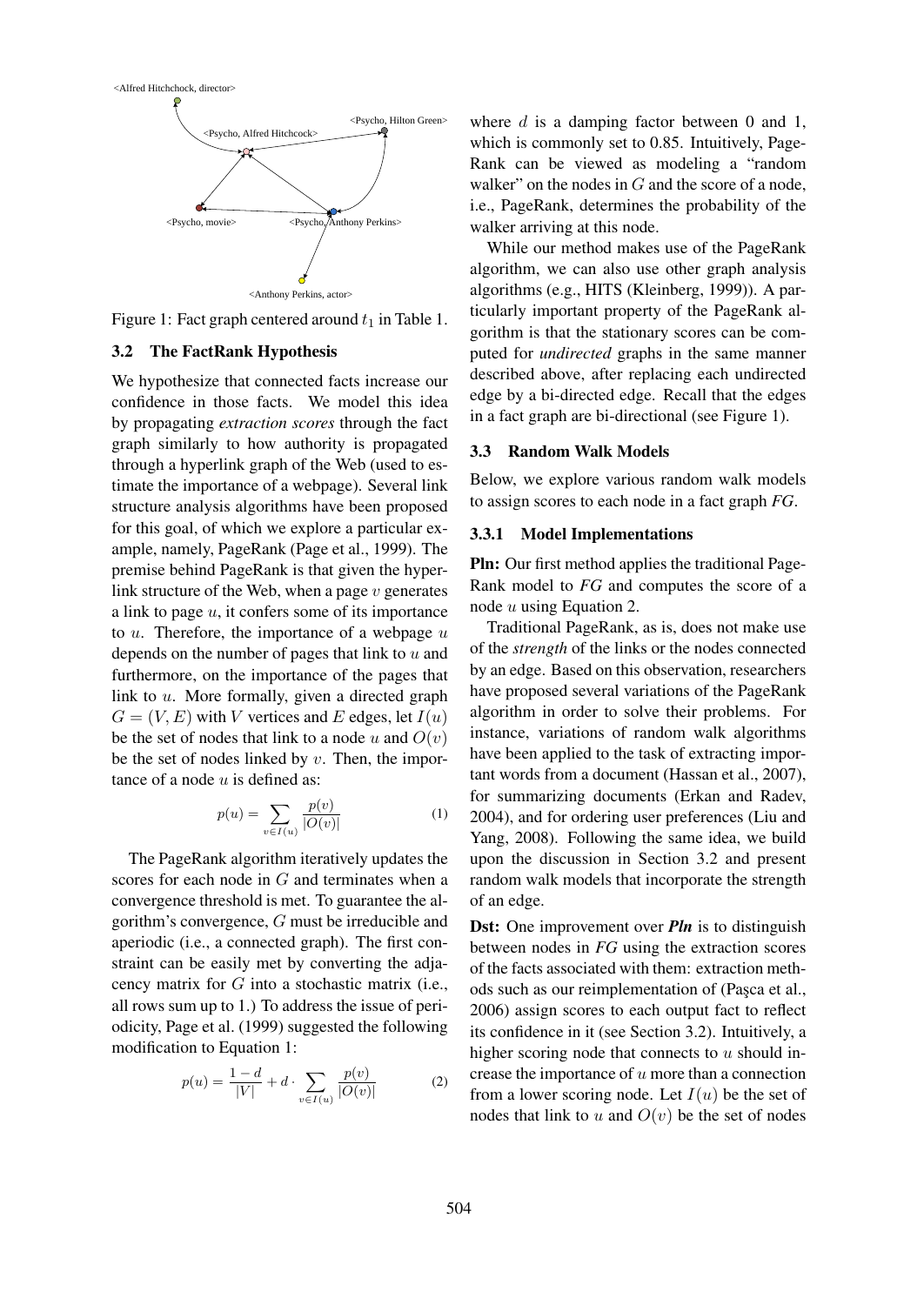linked by v. Then, if  $w(u)$  is the extraction score for the fact represented by node  $u$ , the score for node u is defined:

$$
p(u) = \frac{1 - d}{|V|} + d \cdot \sum_{v \in I(u)} \frac{w(v) \times p(v)}{|O(v)|} \tag{3}
$$

where  $w(v)$  is the confidence score for the fact represented by v. Naturally, other (externally derived) extraction scores can also be substituted for  $w(v)$ .

Avg: We can further extend the idea of determining the strength of an edge by combining the extraction scores of *both* nodes connected by an edge. Specifically,

$$
p(u) = \frac{1 - d}{|V|} + d \cdot \sum_{v \in I(u)} \frac{avg(u, v) \times p(v)}{|O(v)|} \tag{4}
$$

where  $avg(u, v)$  is the average of the extraction scores assigned to the facts associated with nodes  $u$  and  $v$ .

Nde: In addition to using extraction scores, we can also derive the strength of a node depending on the number of *distinct* relations it connects to. For instance, in Figure 1,  $t_1$  is linked to four distinct relations, namely, *director-of*, *producer-of*,  $is-actor$ , *is-movie*, whereas,  $t_2$  is linked to one relation, namely, *is-actor*. We compute  $p(u)$  as:

$$
p(u) = \frac{1 - d}{|V|} + d \sum_{v \in I(u)} \frac{(\alpha \cdot w(v) + (1 - \alpha) \cdot r(v)) \times p(v)}{|O(v)|} \tag{5}
$$

where  $w(v)$  is the confidence score for node v and  $r(v)$  is the fraction of total number of relations in the farm that contain facts with edges to  $v$ .

#### 3.3.2 Dangling nodes

In traditional hyperlink graphs for the Web, dangling nodes (i.e., nodes with no associated edges) are considered to be of low importance which is appropriately represented by the scores computed by the PageRank algorithm. However, an important distinction from this setting is that fact graphs are sparse causing them to have valid facts with no counterpart matching arguments in other relation, thus rendering them dangling. This may be due to several reasons, e.g., extractors often suffer from less than perfect recall and they may miss valid facts. In our experiments, about 10% and 40% of nodes from *acted-in* and *director-of*, respectively, were dangling nodes.

Handling dangling nodes in our extractionbased scenario is a particularly challenging issue: while demoting the validity of dangling nodes could critically hurt the quality of the facts, lack of global information prevents us from systematically introducing them into the re-ranked lists. We address this issue by maintaining the original rank positions when re-ranking dangling nodes.

#### 3.4 Incorporating Extractor Ranks

Our proposed random walk ranking methods ignore the ranking information made available by the original relation extractor (e.g., (Pasca et al., 2006) in our implementation). Below, we propose two ways of combining the ranks suggested by the original ranked list  $O$  and the re-ranked list G, generated using the algorithms in Section 3.3.

*R-Avg:* The first combination method computes the average of the ranks obtained from the two lists. Formally, if  $O(i)$  is the original rank for fact i and  $G(i)$  is the rank for i in the re-ranked list, the combined rank  $M(i)$  is computed as:

$$
M(i) = \frac{O(i) + G(i)}{2} \tag{6}
$$

*R-Wgt:* The second method uses a weighted average of the ranks from the individual lists:

$$
M(i) = \frac{w_o \cdot O(i) + (1 - w_o) \cdot G(i)}{2} \tag{7}
$$

In practice, this linear combination can be learned; in our experiments, we set them to  $w_o = 0.4$  based on our observations over an independent training set. Several other combination functions could also be applied to this task. For instance, we explored the *min and* max functions but observed little improvements.

### 4 Experimental Evaluation

#### 4.1 Experimental Setup

Extraction method: For our extraction method, we reimplemented the method described in (Pasca et al., 2006) and further added a validation layer on top of it based on Wikipedia (we boosted the scores of a fact if there exists a Wikipedia page for either of the fact's arguments, which mentions the other argument.) This state-of-the-art method forms a *strong* baseline in our experiments.

Corpus and farms: We ran our extractor over a large Web crawl consisting of 500 million English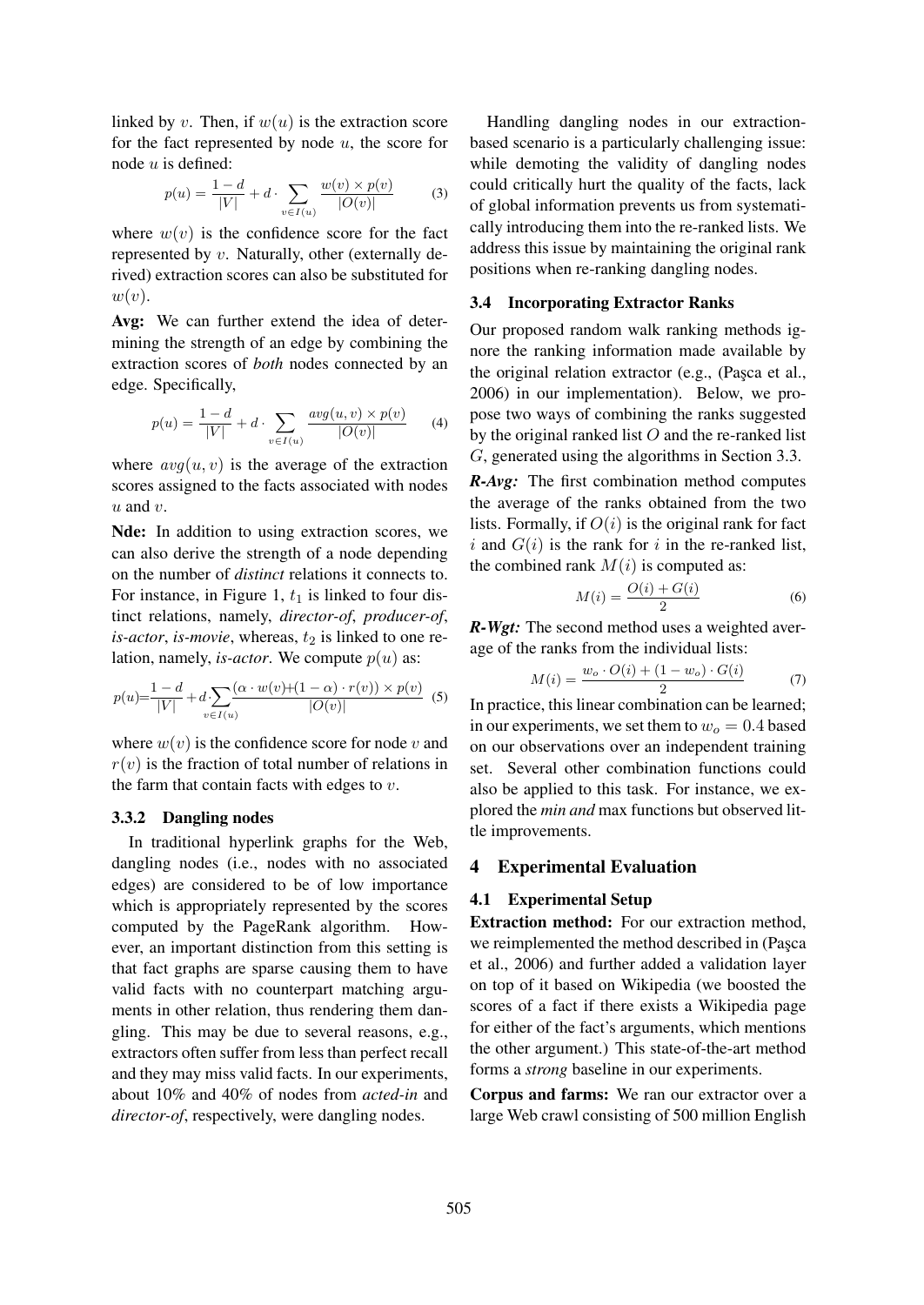

Figure 2: Degree distribution for MOVIES.

webpages crawled by the Yahoo! search engine. We removed paragraphs containing fewer than 50 tokens and then removed all duplicate sentences. The resulting corpus consists of over 5 million sentences. We defined a farm, MOVIES, with relations, *acted-in*, *director-of*, *is-movie*, *is-actor*, and *is-director*.

Evaluation methodology: Using our extraction method over the Web corpus, we generate over 100,000 facts for the above relations. However, to keep our evaluation manageable, we draw a random sample from these facts. Specifically, we first generate a ranked list using the extraction scores output by our extractor. We will refer to this method as *Org* (original). We then generate a fact graph over which we will run our methods from Section 3.3 (each of which will re-rank the facts). Figure 2 shows the degree, i.e., number of edges, distribution of the fact graph generated for MOVIES. We ran *Avg*, *Dst*, *Nde*, *R-Avg*, and *R-Wgt* on this fact graph and using the scores we re-rank the facts for each of the relations. In Section 4.2, we will discuss our results for the *actedin* and *director-of* relations.

Fact Verification: To verify whether a fact is valid or not, we recruit human annotators using the paid service Mechanical Turk. For each fact, two annotations were requested (keeping the total cost under \$100). The annotators were instructed to mark incorrect facts as well as disallow any values that were not "well-behaved." For instance, *acted-in* $\langle$ *Godfather, Pacino* $\rangle$  is correct, but *acted* $in$ *The, Al Pacino*) is incorrect. We manually adjudicated 32% of the facts where the judges disagreed.

Evaluation metrics: Using the annotated facts, we construct a goldset  $S$  of facts and compute the precision of a list L as:  $\frac{|L \cap S|}{|S|}$  $\frac{|\mathcal{S}|}{|\mathcal{S}|}$ . To compare the effectiveness of the ranked lists, we use average precision, a standard measure in information retrieval for evaluating ranking algorithms, defined

| Method     | <b>Average precision</b> |      |      |  |
|------------|--------------------------|------|------|--|
|            | 30%                      | 50%  | 100% |  |
| Org        | 0.51                     | 0.39 | 0.38 |  |
| Pln        | 0.44                     | 0.35 | 0.32 |  |
| Avg        | 0.55                     | 0.44 | 0.42 |  |
| Dst        | 0.54                     | 0.44 | 0.41 |  |
| <b>Nde</b> | 0.53                     | 0.40 | 0.41 |  |
| $R$ -Avg   | 0.58                     | 0.46 | 0.45 |  |
| R-Wgt      | 0.60                     | 0.56 | 0.44 |  |

Table 2: Average precision for *acted-in* for varying proportion of fact graph of MOVIES.

| Method     | <b>Average precision</b> |      |      |  |
|------------|--------------------------|------|------|--|
|            | 30%                      | 50%  | 100% |  |
| Org        | 0.64                     | 0.69 | 0.66 |  |
| Pln        | 0.69                     | 0.67 | 0.59 |  |
| Avg        | 0.69                     | 0.70 | 0.64 |  |
| Dst        | 0.67                     | 0.69 | 0.64 |  |
| <b>Nde</b> | 0.69                     | 0.69 | 0.64 |  |
| $R$ -Avg   | 0.70                     | 0.70 | 0.64 |  |
| R-Wgt      | 0.71                     | 0.71 | 0.69 |  |

Table 3: Average precision for *director-of* for varying proportion of fact graph of MOVIES.

as:  $A_p(L) = \frac{\sum_{i=1}^{|L|} P(i) \cdot isrel(i)}{\sum_{i=1}^{|L|} sgn(l(i))}$  $\sum_{i=1}^{|L|}$  isrel(i) , where  $P(i)$  is the precision of L at rank i, and *isrel(i)* is 1 if the fact at rank  $i$  is in  $S$ , and 0 otherwise. We also study the precision values at varying ranks in the list. For robustness, we report the results using 10-fold cross validation.

# 4.2 Experimental Results

Effectiveness of graph-based ranking: Our first experiment studies the overall quality of the ranked lists generated by each method. Table 2 compares the average precision for *acted-in*, with the maximum scores highlighted for each column. We list results for varying proportions of the original fact graph (30%, 50%, and 100%). Due to our small goldset sizes, these results are not statistically significant over *Org*, however we consistently observed a positive trend similar to those reported in Table 2 over a variety of evaluation sets generated by randomly building 10-folds of all the facts.

Overall, the *Avg* method offers a competitive alternative to the original ranked list generated by the extractor *Org*: not only are the average precision values for *Avg* higher than *Org*, but as we will see later, the rankings generated by our graph-based methods exhibits some positive unique characteristics. These experiments also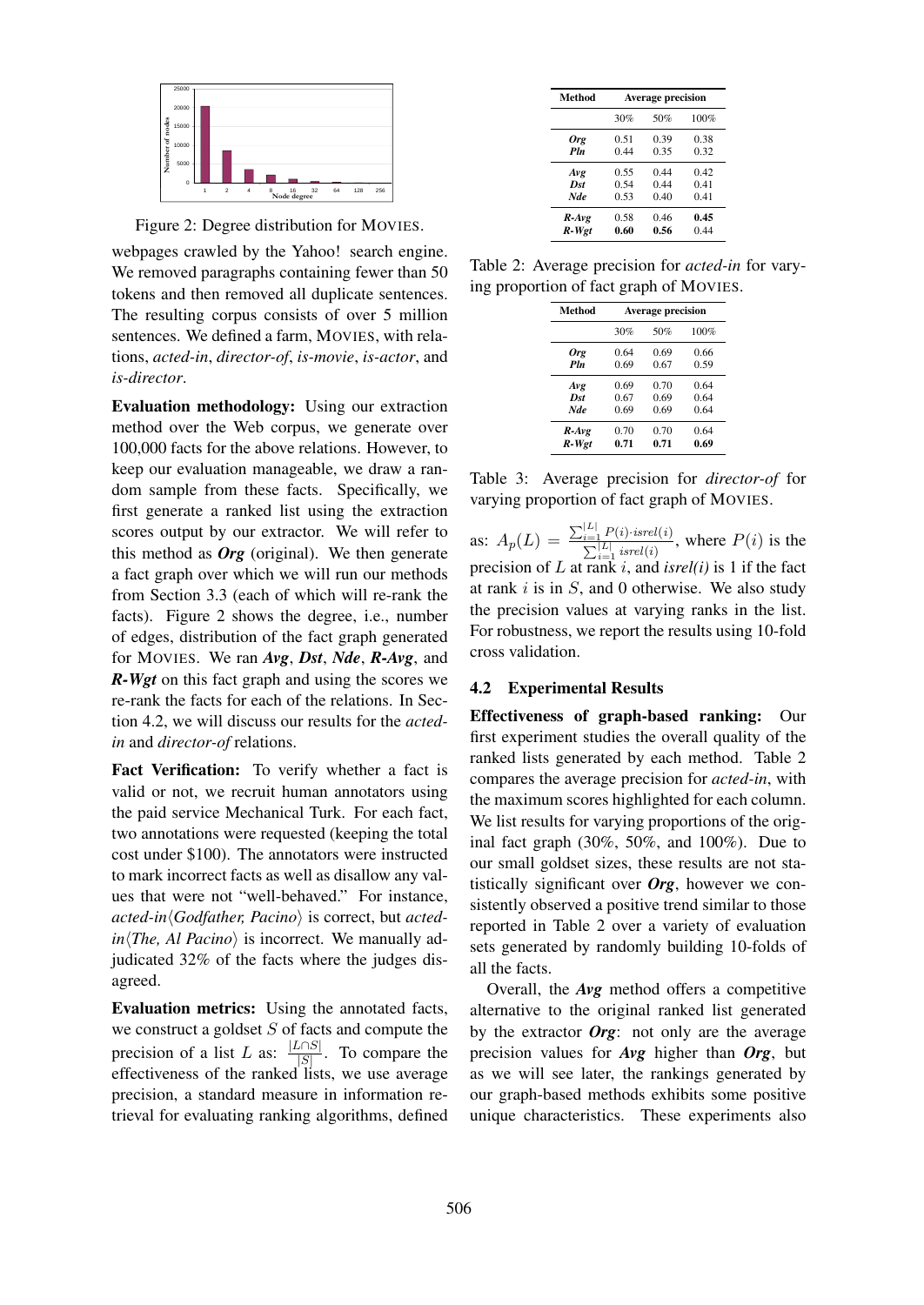| $R_{-}$ | <b>Org</b> | Pln  | Avg  | $_{Dst}$ | Nde  | $R$ -Avg | R-Wet |
|---------|------------|------|------|----------|------|----------|-------|
| 5       | 0.44       | 0.40 | 0.52 | 0.48     | 0.40 | 0.52     | 0.56  |
| 10      | 0.36       | 0.36 | 0.42 | 0.38     | 0.36 | 0.36     | 0.36  |
| 15      | 0.287      | 0.24 | 0.30 | 0.28     | 0.26 | 0.30     | 0.30  |
| 20      | 0.26       | 0.26 | 0.26 | 0.26     | 0.26 | 0.27     | 0.27  |
| 21      | 0.27       | 0.27 | 0.27 | 0.27     | 0.27 | 0.27     | 0.27  |

Table 4: Precision at varying ranks for the *actedin* relation (*R* stands for Ranks).

| R  | Ore  | Pln  | Ave  | Dst  | Nde  | $R$ -Avg | R-Wet |
|----|------|------|------|------|------|----------|-------|
| 5  | 0.58 | 0.68 | 0.70 | 0.68 | 0.64 | 0.66     | 0.70  |
| 10 | 0.60 | 0.57 | 0.59 | 0.58 | 0.59 | 0.6      | 0.69  |
| 15 | 0.57 | 0.53 | 0.58 | 0.56 | 0.56 | 0.56     | 0.60  |
| 20 | 0.57 | 0.57 | 0.58 | 0.58 | 0.58 | 0.58     | 0.60  |
| 25 | 0.60 | 0.54 | 0.56 | 0.57 | 0.56 | 0.57     | 0.57  |
| 30 | 0.57 | 0.57 | 0.57 | 0.57 | 0.57 | 0.58     | 0.59  |
| 33 | 0.56 | 0.56 | 0.56 | 0.56 | 0.56 | 0.56     | 0.56  |

Table 5: Precision at varying ranks for the *director-of* relation (R stands for Ranks).

confirm our initial observations: using traditional PageRank (*Pln*) is not desirable for the task of reranking facts (see Section 3.3). Our modifications to the PageRank algorithm (e.g., *Avg*, *Dst*, *Nde*) consistently outperform the traditional PageRank algorithm (*Pln*). The results also underscore the benefit of combining the original extractor ranks with those generated by our graph-based ranking algorithms with *R-Wgt* consistently leading to highest or close to the highest average precision scores.

In Table 3, we show the average precision values for *director-of*. In this case, the summary statistic, average precision, does not show many differences between the methods. To take a finer look into the quality of these rankings, we investigated the precision scores at varying ranks across the methods. Table 4 and Table 5 show the precision at varying ranks for *acted-in* and *director-of* respectively. The maximum precision values for each rank are highlighted.

For *acted-in* again we see that *Avg*, *R-Avg*, *R-Wgt* outperform *Org* and *Pln* at *all* ranks, and *Dst* outperforms *Org* at two ranks. While the method *Nde* outperforms *Org* for a few cases, we expected it to perform better. Error analysis revealed that the sparsity of our fact graph was the problem. In our MOVIES fact graph, we observed very few nodes that are linked to *all* possible relation types, and the scores used by *Nde* rely on being able to identify nodes that link to numerous relation types. This problem can be alleviated

| <b>#Relation</b> | Avg  | Dst  | <b>Nde</b> |
|------------------|------|------|------------|
| 2                | 0.35 | 0.34 | 0.33       |
| 3                | 0.35 | 0.35 | 0.34       |
| 4                | 0.37 | 0.36 | 0.35       |
| 5                | 0.38 | 0.38 | 0.37       |
| 6                | 0.42 | 0.41 | 0.41       |

Table 6: Average precision for *acted-in* for varying number of relations in the MOVIES fact farm.

by reducing the sparsity of the fact graphs (e.g., by allowing edges between nodes that are "similar enough"), which we plan to explore as future work. For *director-of*, Table 5 now shows that for small ranks (less than 15), a small (but consistent in our 10-folds) improvement is observed when comparing our random walk algorithms over *Org*.

While our proposed algorithms show a consistent improvement for *acted-in*, the case of *director-of* needs further discussion. For both average precision and precision vs. rank values, *Avg*, *R-Avg*, and *R-Wgt* are similar or slightly better than *Org*. We observed that the graph-based algorithms tend to bring together "clusters" of noisy facts that may be spread out in the original ranked list of facts. To illustrate this point, we show the ten lowest scoring facts for the *director-of* relation. Table 7 shows these ten facts for *Org* as well as *Avg*. These examples highlight the ability of our graph-based algorithms to demote noisy facts.

Effect of number of relations: To understand the effect of the number of relations in a farm (and hence connectivity in a fact graph), we verified the re-ranking quality of our proposed methods on various subsets of the MOVIES fact farm. We generated five different subsets, one with 2 relations, another with 3 relations, and three more with four, five, and six relations (note that although we have 5 relations in the farm, *is-movie* can be used in combination with both *acted-in* and *director-of*, thus yielding six relations to ablate.) Table 6 shows the results for *acted-in*. Overall, performance improves as we introduce more relations (i.e., more connectivity). Once again, we observe that the performance deteriorates for sparse graphs: using very few relations results in degenerating the average precision of the original ranked list. The issue of identifying the "right" characteristics of the fact graph (e.g., number of relations, degree distribution, etc.) remains future work.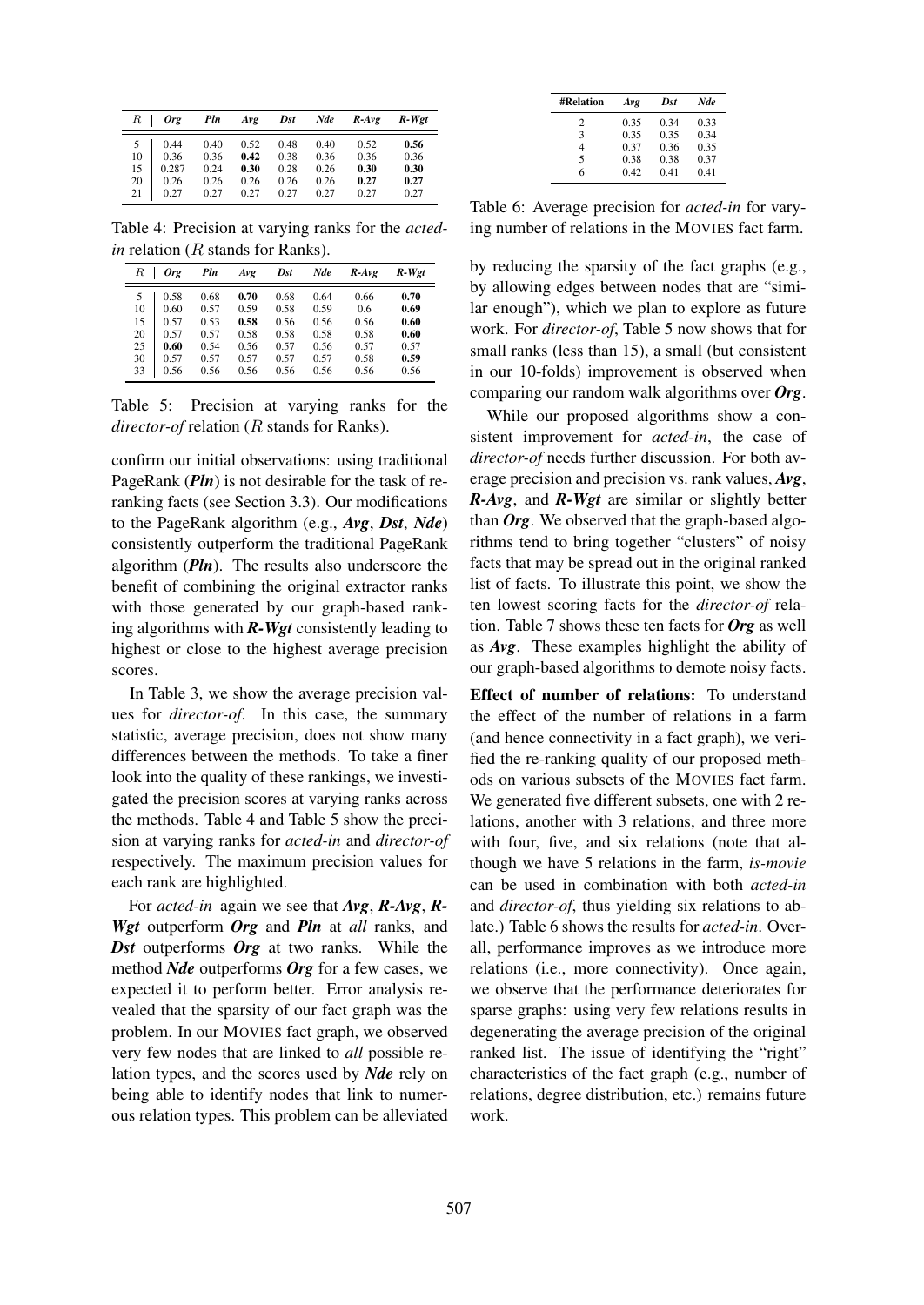| ()ro                                 | Ave                                |
|--------------------------------------|------------------------------------|
| (david mamet, bob rafelson)          | drama, nicholas ray                |
| (cinderella, wayne sleep)            | drama, mitch teplitsky official)   |
| (mozartdie zauberflte, julie taymor) | hollywood, marta bautis)           |
| matthew gross, julie taymor          | hollywood, marek stacharski)       |
| steel magnolias, theater project)    | drama, kirk shannon-butts)         |
| (rosie o'donnell, john badham)       | drama, john pietrowski             |
| (my brotherkeeper, john badham)      | drama, john madden starring        |
| (goldie hawn, john badham)           | $d$ rama, jan svankmajer $\rangle$ |
| miramaxbad santa, terry zwigoff)     | drama, frankie sooknanan)          |
| (premonition, alan rudolph)          | drama, dalia hager                 |

Table 7: Sample facts for *director-of* at the bottom of the ranked list generated by (a) *Org* and (b) *Avg*.

Evaluation conclusion: We demonstrated the effectiveness of our graph-based algorithms for reranking facts. In general, *Avg* outperforms *Org* and *Pln*, and we can further improve the performance by using a combination-based ranking algorithm such as *R-Wgt*. We also studied the impact of the size of the fact graphs on the quality of the ranked lists and showed that increasing the density of the fact farms improves the ranking using our methods.

# 5 Related Work

Information extraction from text has received significant attention in the recent years (Cohen and McCallum, 2003). Earlier approaches relied on hand-crafted extraction rules such as (Hearst, 1992), but recent efforts have developed supervised and semi-supervised extraction techniques (Riloff and Jones, 1999; Agichtein and Gravano, 2000; Matuszek et al., 2005; Pantel and Pennacchiotti, 2006; Paşca et al., 2006; Yan et al., 2009) as well as unsupervised techniques (Davidov and Rappoport, 2008; Mintz et al., 2009). Most common methods today use semi-supervised pattern-based learning approaches that follow (Hearst, 1992), as discussed in Section 2. Recent work has also explored extraction-related issues such as, *scalability* (Paşca et al., 2006; Ravichandran and Hovy, 2002; Pantel et al., 2004; Etzioni et al., 2004), *learning extraction schemas* (Cafarella et al., 2007a; Banko et al., 2007), and *organizing extracted facts* (Cafarella et al., 2007b). There is also a lot of work on deriving extraction scores for facts (Agichtein and Gravano, 2000; Downey et al., 2005; Etzioni et al., 2004; Pantel and Pennacchiotti, 2006).

These extraction methods are complementary to our general task of fact re-ranking. Since our proposd re-ranking algorithms are agnostic to the methods of generating the initial facts and since they do not rely on having available corpus statistics, we can use any of the available extractors in combination with any of the scoring methods. In this paper, we used Paşca et al.'s (2006) state-ofthe-art extractor to learn a large set of ranked facts.

Graph-based ranking algorithms have been explored for a variety of text-centric tasks. Random walk models have been built for document summarization (Erkan and Radev, 2004), keyword extraction (Hassan et al., 2007), and collaborative filtering (Liu and Yang, 2008). Closest to our work is that of Talukdar et al. (2008) who proposed random walk algorithms for learning instances of semantic classes from unstructured and structured text. The focus of our work is on random walk models over fact graphs in order to rerank collections of facts.

## 6 Conclusion

In this paper, we show how information available in a farm of facts can be exploited for reranking facts. As a key contribution of the paper, we modeled fact ranking as a graph ranking problem. We proposed random walk models that determine the validity of a fact based on (a) the number of facts that "vote" for it, (b) the validity of the voting facts, and (c) the extractor's confidence in these voting facts. Our experimental results demonstrated the effectiveness of our algorithms, thus establishing a stepping stone towards exploring graph-based frameworks for fact validation. While this paper forms the basis of employing random walk models for fact re-ranking, it also suggests several interesting directions for future work. We use and build upon PageRank, however, several alternative algorithms from the link analysis literature could be adapted for ranking facts. Similarly, we employ a single (simple) graph-based representation that treats all edges the same and exploring richer graphs that distinguish between edges supporting different arguments of a fact remains future work.